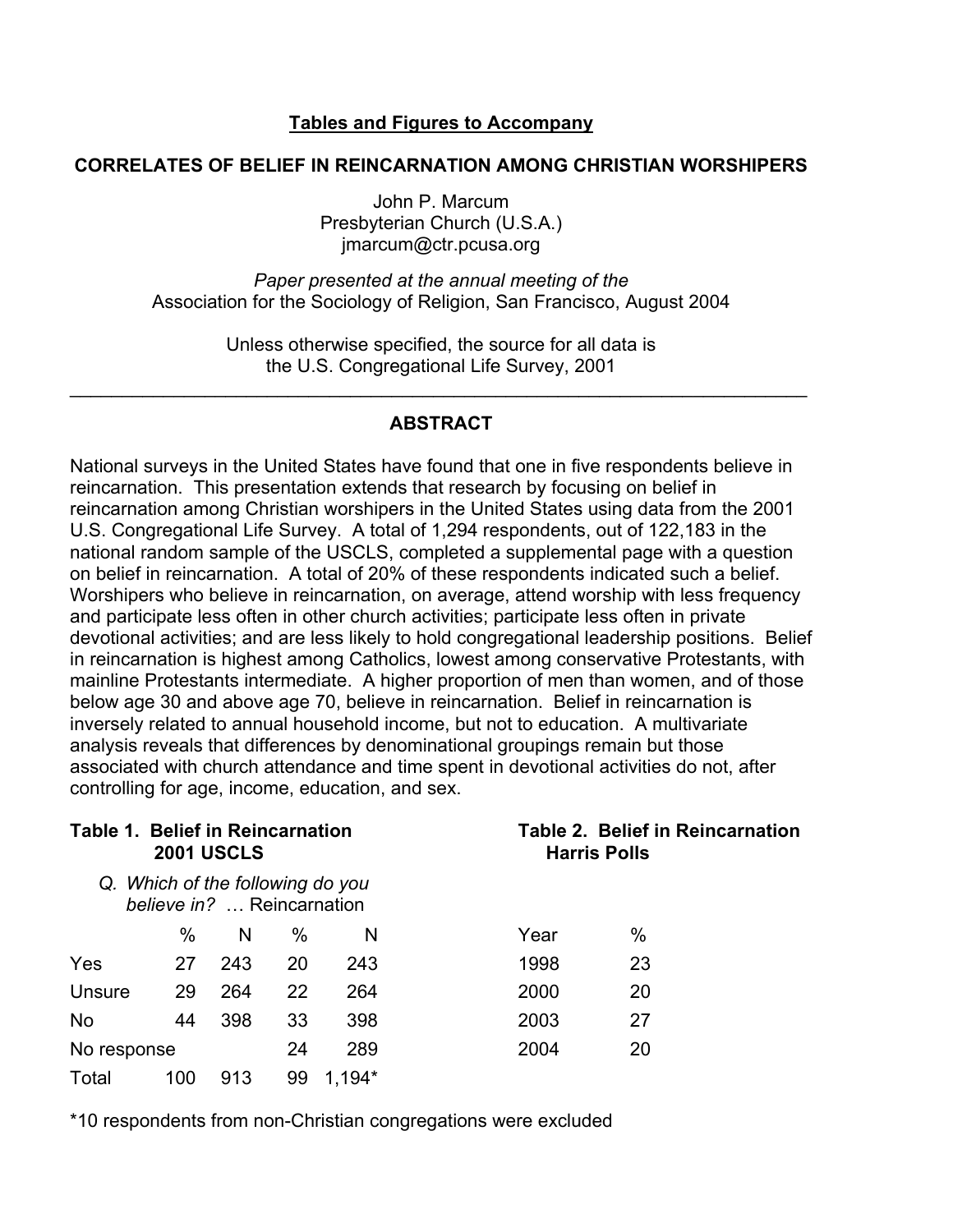

## **Figure 1. Belief in Reincarnation by Frequency of Worship Attendance**





Percent responding "yes"



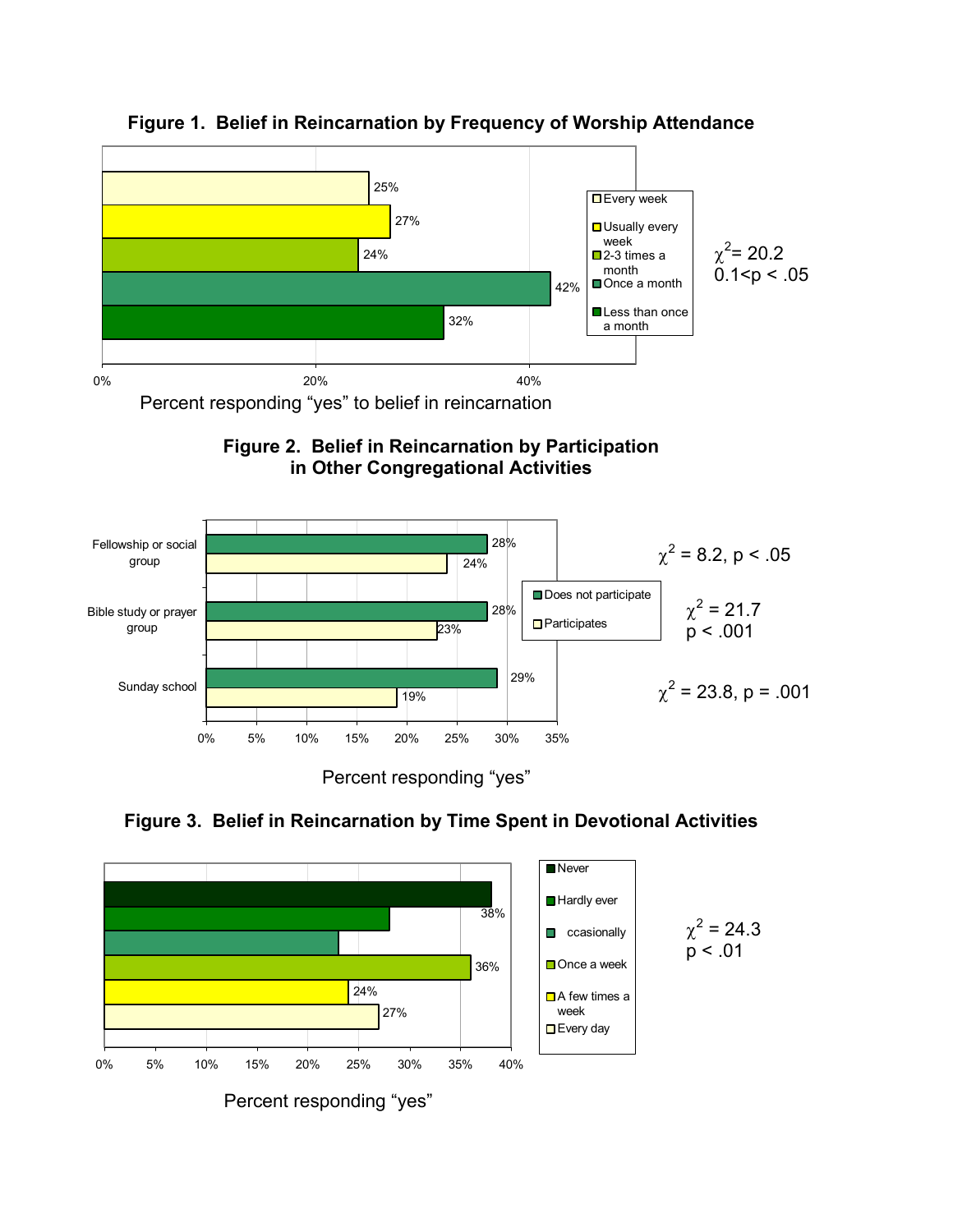

### **Figure 4. Belief in Reincarnation by Congregational Leadership Activities**



# **Figure 5. Belief in Reincarnation by Opinion on Religious Relativism**

*Q: All the world's religions are equally good ways for someone to find ultimate truth* 





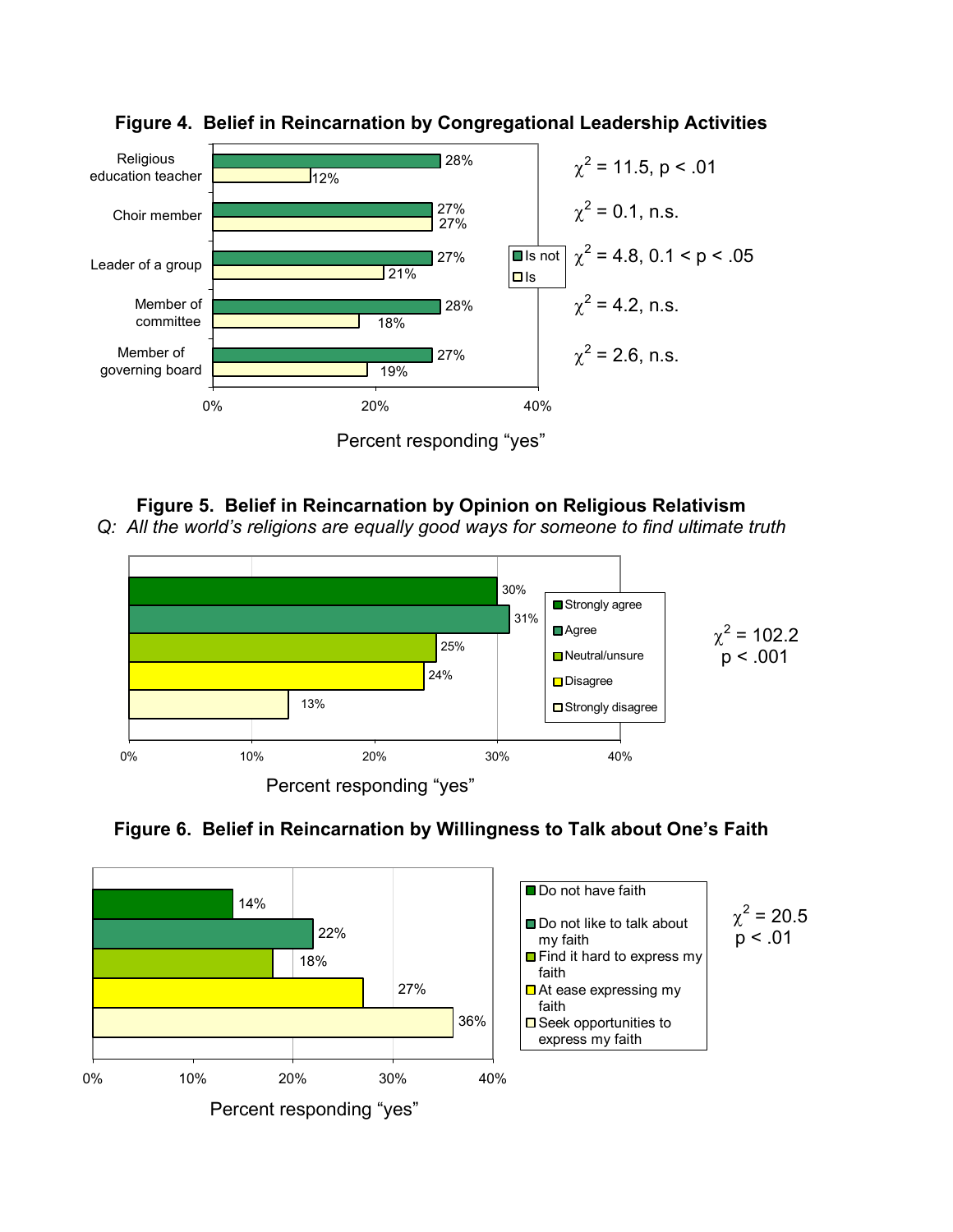

**Figure 7. Belief in Reincarnation by Formal Education** 





Percent responding "yes"





Percent responding "yes"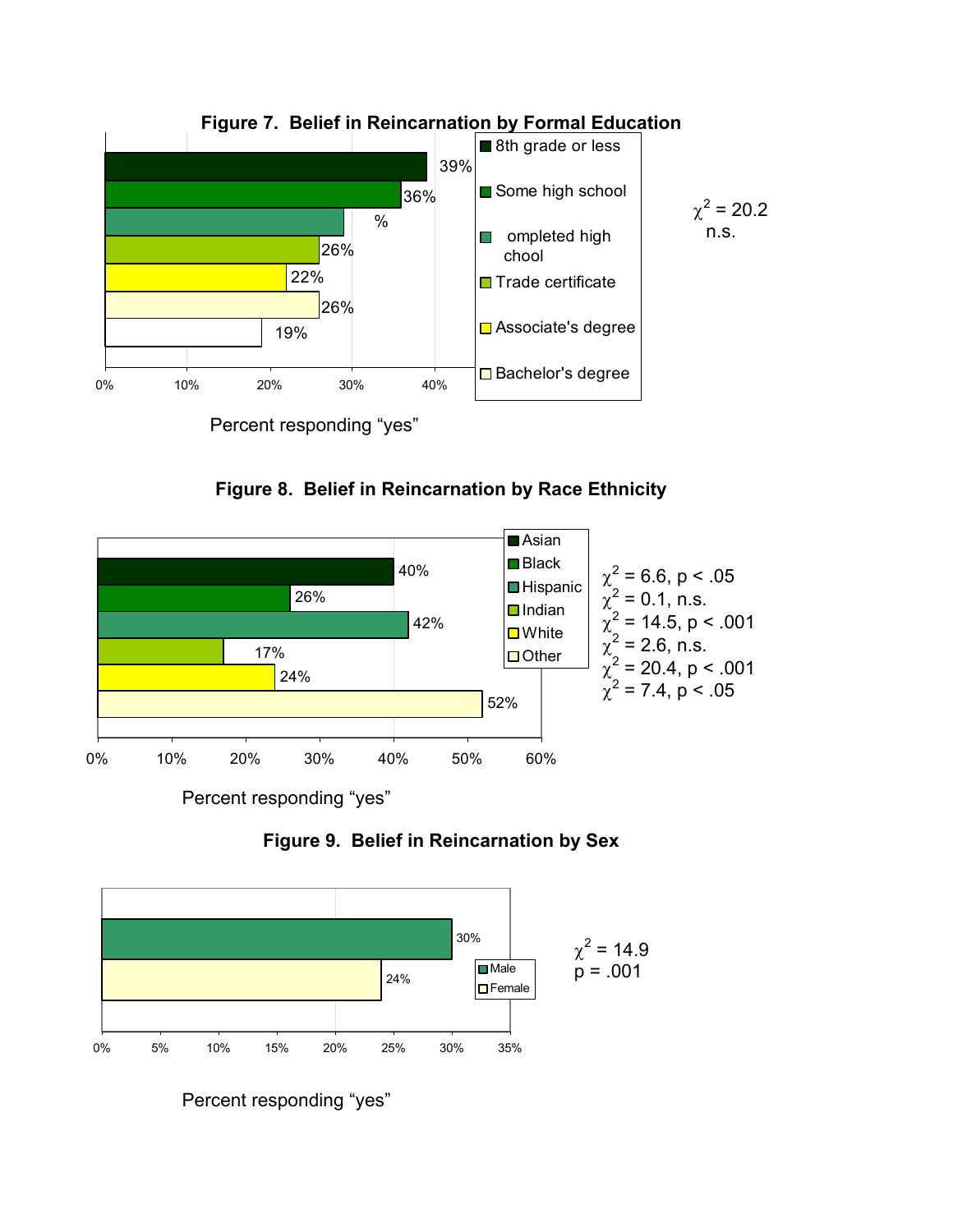

**Figure 10. Belief in Reincarnation by Age** 









Percent responding "yes"